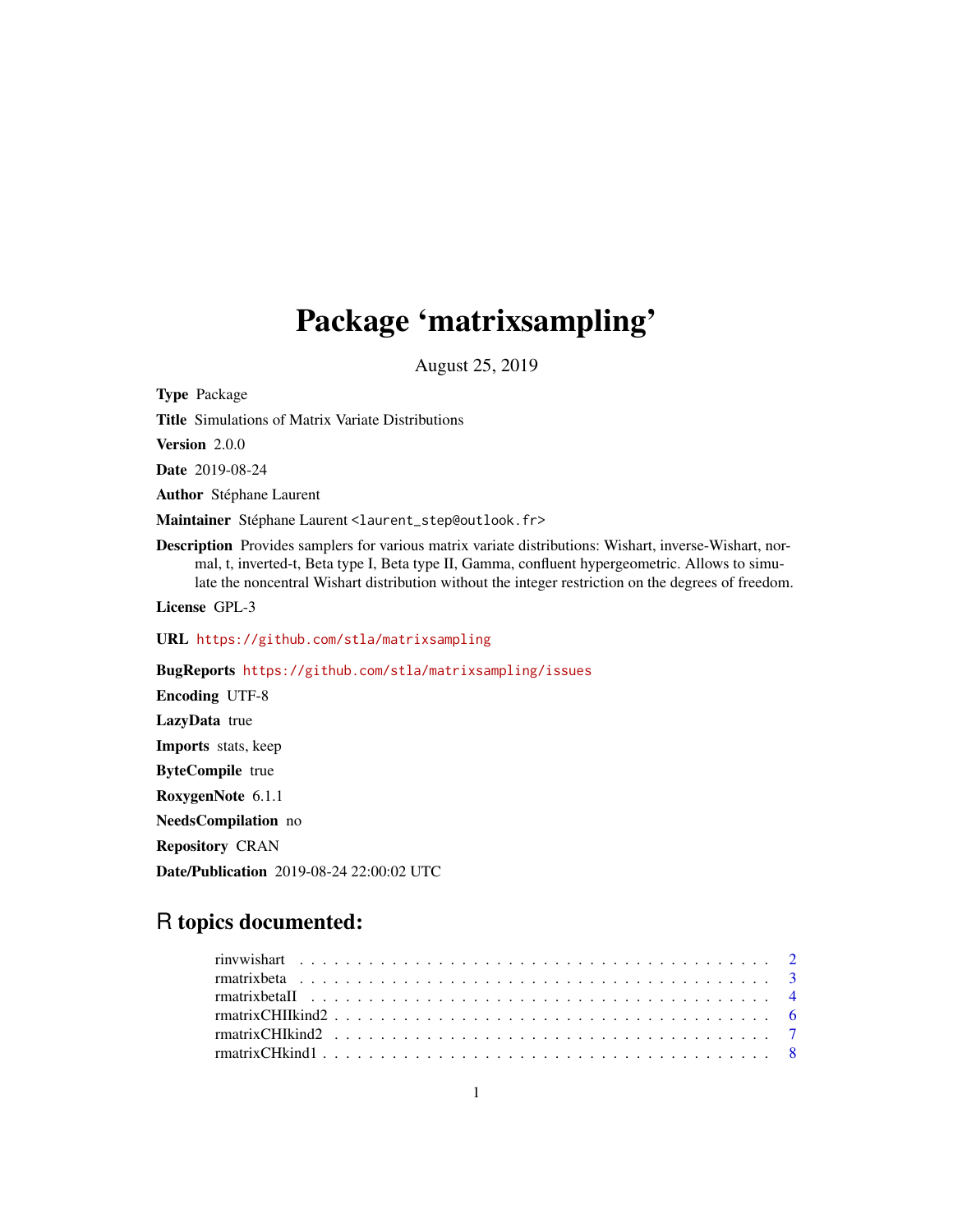#### <span id="page-1-0"></span>2 *Particular and the contract of the contract of the contract of the contract of the contract of the contract* **of the contract of the contract of the contract of the contract of the contract of the contract of the contra**

| Index | 16 |
|-------|----|
|       |    |
|       |    |
|       |    |
|       |    |
|       |    |
|       |    |

rinvwishart *Inverse-Wishart sampler*

#### Description

Samples the inverse-Wishart distribution.

#### Usage

rinvwishart(n, nu, Omega, epsilon = 0, checkSymmetry = TRUE)

#### Arguments

| n             | sample size, a positive integer                                                                                 |
|---------------|-----------------------------------------------------------------------------------------------------------------|
| nu            | degrees of freedom, must satisfy $nu > p-1$ , where p is the dimension (the order<br>of Omega)                  |
| Omega         | scale matrix, a positive definite real matrix                                                                   |
| epsilon       | threshold to force invertibility in the algorithm; see Details                                                  |
| checkSymmetry | logical, whether to check the symmetry of Omega; if FALSE, only the upper tri-<br>angular part of Omega is used |

#### Details

The inverse-Wishart distribution with scale matrix  $\Omega$  is defined as the inverse of the Wishart distribution with scale matrix  $\Omega^{-1}$  and same number of degrees of freedom. The argument epsilon is a threshold whose role is to guarantee the invertibility of the sampled Wishart distributions. See Details in [rwishart](#page-12-1).

#### Value

A numeric three-dimensional array; simulations are stacked along the third dimension (see example).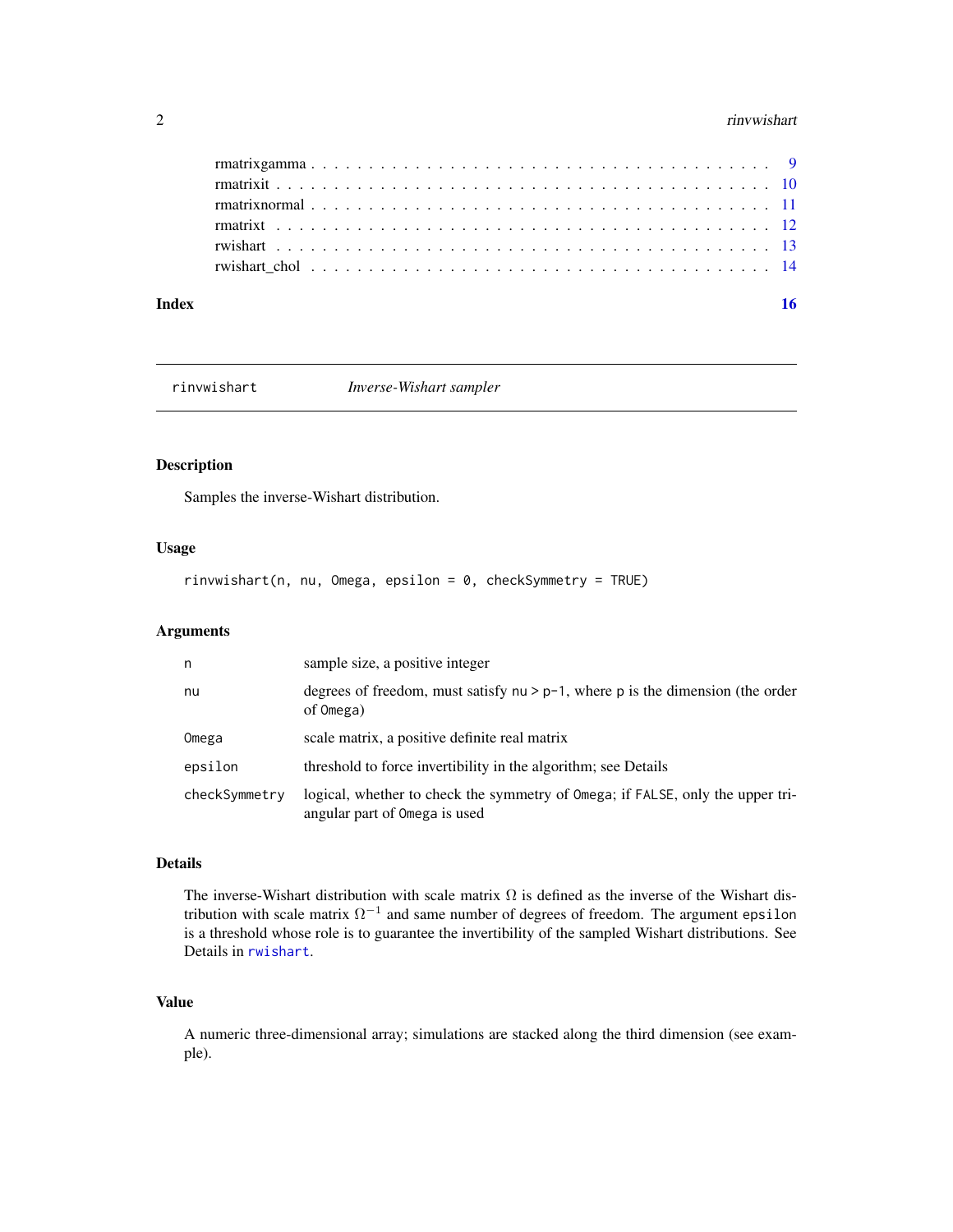#### <span id="page-2-0"></span>rmatrixbeta 3

#### Examples

```
nu <-6p \le -3Omega <- toeplitz(p:1)
IWsims <- rinvwishart(10000, nu, Omega)
dim(IWsims) # 3 3 10000
apply(IWsims, 1:2, mean) # approximately Omega/(nu-p-1)
# the epsilon argument:
IWsims <- tryCatch(rinvwishart(10000, nu=p+0.001, Omega),
                   error=function(e) e)
IWsims <- tryCatch(rinvwishart(10000, nu=p+0.001, Omega, epsilon=1e-8),
                   error=function(e) e)
```
<span id="page-2-1"></span>rmatrixbeta *Matrix Beta sampler*

#### Description

Samples a matrix Beta (type I) distribution.

#### Usage

```
rmatrixbeta(n, p, a, b, Theta1 = NULL, Theta2 = NULL, def = 1,
  checkSymmetry = TRUE)
```
#### Arguments

| n             | sample size, a positive integer                                                                                                                                     |
|---------------|---------------------------------------------------------------------------------------------------------------------------------------------------------------------|
| p             | dimension, a positive integer                                                                                                                                       |
| a, b          | parameters of the distribution, positive numbers with constraints given in Details                                                                                  |
| Theta1        | numerator noncentrality parameter, a positive semidefinite real matrix of order<br>p; setting it to NULL (default) is equivalent to setting it to the zero matrix   |
| Theta2        | denominator noncentrality parameter, a positive semidefinite real matrix of order<br>p; setting it to NULL (default) is equivalent to setting it to the zero matrix |
| def           | 1 or 2, the definition used; see Details                                                                                                                            |
| checkSymmetry | logical, whether to check the symmetry of Theta1 and Theta2                                                                                                         |

#### Details

A Beta random matrix  $U$  is defined as follows. Take two independent Wishart random matrices  $S_1 \sim \mathcal{W}_p(2a, I_p, \Theta_1)$  and  $S_2 \sim \mathcal{W}_p(2b, I_p, \Theta_2)$ .

- definition 1:  $U = (S_1 + S_2)^{-\frac{1}{2}} S_1 (S_1 + S_2)^{-\frac{1}{2}}$
- definition 2:  $U = S_1^{\frac{1}{2}} (S_1 + S_2)^{-1} S_1^{\frac{1}{2}}$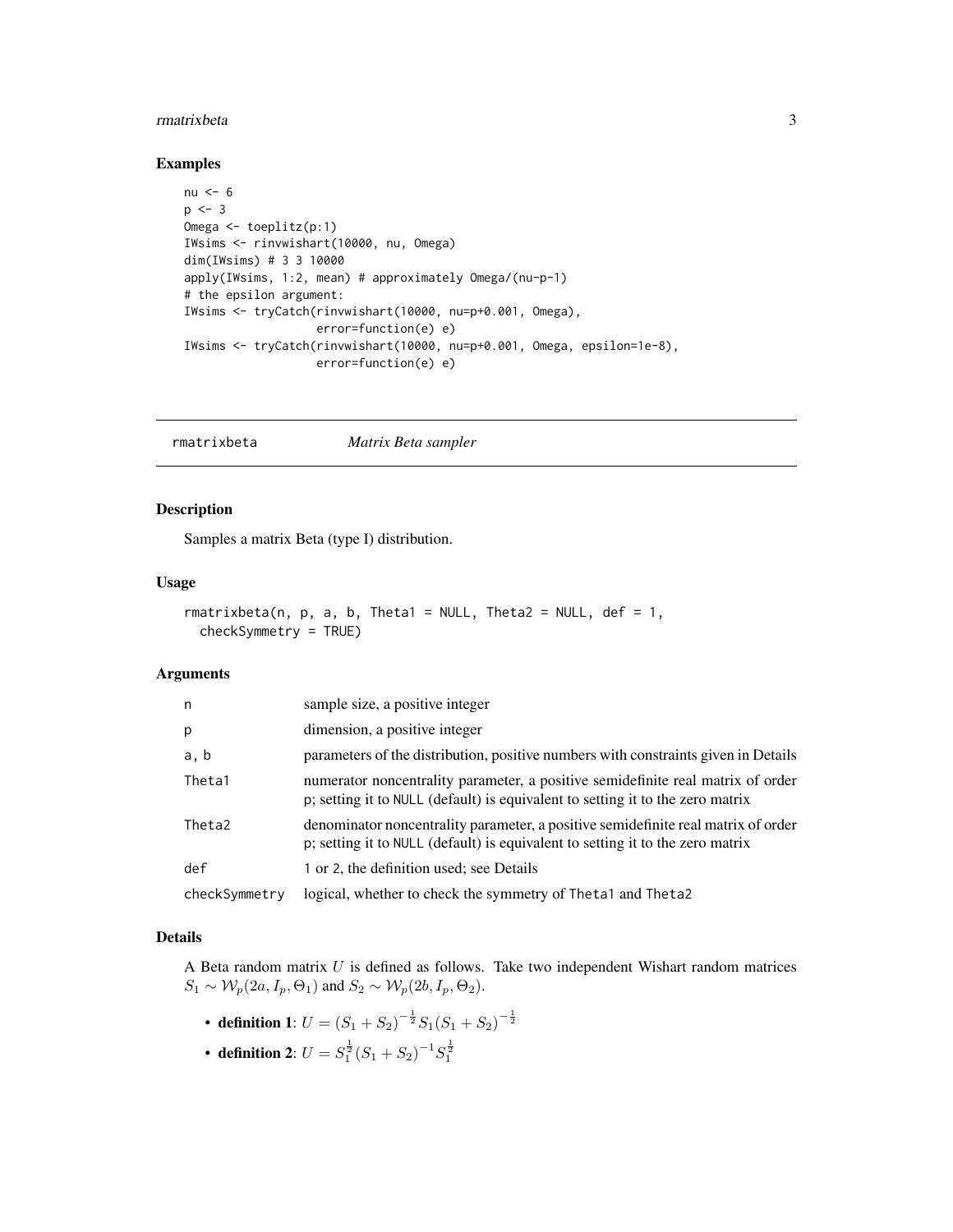<span id="page-3-0"></span>In the central case, the two definitions yield the same distribution. Under definition 2, the Beta distribution is related to the Beta type II distribution by  $U \sim V(I+V)^{-1}$ .

Parameters a and b are positive numbers that satisfy the following constraints:

- if both Theta1 and Theta2 are the null matrix,  $a+b$  >  $(p-1)/2$ ; if  $a < (p-1)/2$ , it must be half an integer; if  $b < (p-1)/2$ , it must be half an integer
- if Theta1 is not the null matrix,  $a \geq (p-1)/2$ ; if  $b \leq (p-1)/2$ , it must be half an integer
- if Theta2 is not the null matrix,  $b \ge -(p-1)/2$ ; if  $a \lt (p-1)/2$ , it must be half an integer

#### Value

A numeric three-dimensional array; simulations are stacked along the third dimension (see example).

#### Warning

Definition 2 requires the calculation of the square root of  $S_1 \sim \mathcal{W}_p(2a, I_p, \Theta_1)$  (see Details). While  $S_1$  is always positive semidefinite in theory, it could happen that the simulation of  $S_1$  is not positive semidefinite, especially when a is small. In this case the calculation of the square root will return NaN.

#### **Note**

The matrix variate Beta distribution is usually defined only for  $a > (p-1)/2$  and  $b > (p-1)/2$ . In this case, a random matrix U generated from this distribution satisfies  $0 < U < I$ . For an half integer  $a \le (p-1)/2$ , it satisfies  $0 \le U < I$  and  $rank(U) = 2a$ . For an half integer  $b \le (p-1)/2$ , it satisfies  $0 < U \leq I$  and  $rank(I - U) = 2b$ .

#### Examples

```
Bsims <- rmatrixbeta(10000, 3, 1, 1)
dim(Bsims) # 3 3 10000
```
rmatrixbetaII *Matrix Beta II sampler*

#### **Description**

Samples a matrix Beta type II distribution.

#### Usage

```
rmatrixbetaII(n, p, a, b, Theta1 = NULL, Theta2 = NULL, def = 1,
 checkSymmetry = TRUE)
```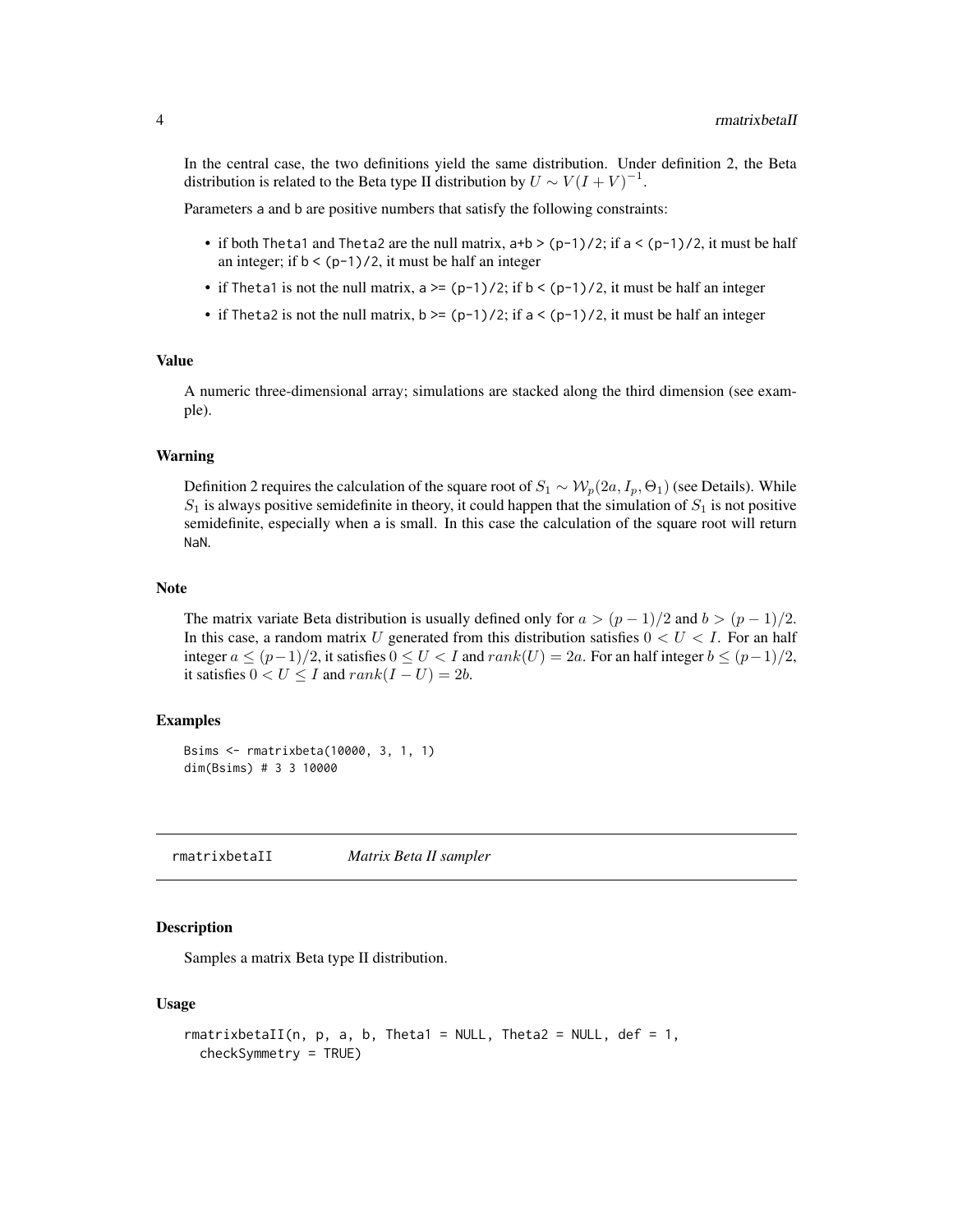#### <span id="page-4-0"></span>rmatrixbetaII 5

#### Arguments

| n             | sample size, a positive integer                                                                                                                                     |
|---------------|---------------------------------------------------------------------------------------------------------------------------------------------------------------------|
| p             | dimension, a positive integer                                                                                                                                       |
| a, b          | parameters of the distribution, positive numbers with constraints given in Details                                                                                  |
| Theta1        | numerator noncentrality parameter, a positive semidefinite real matrix of order<br>p; setting it to NULL (default) is equivalent to setting it to the zero matrix   |
| Theta2        | denominator noncentrality parameter, a positive semidefinite real matrix of order<br>p; setting it to NULL (default) is equivalent to setting it to the zero matrix |
| def           | 1 or 2, the definition used; see Details                                                                                                                            |
| checkSymmetry | logical, whether to check the symmetry of Theta1 and Theta2                                                                                                         |

#### Details

A Beta type II random matrix V is defined as follows. Take two independent Wishart random matrices  $S_1 \sim \mathcal{W}_p(2a, I_p, \Theta_1)$  and  $S_2 \sim \mathcal{W}_p(2b, I_p, \Theta_2)$ .

- definition 1:  $V = S_2^{-\frac{1}{2}} S_1 S_2^{-\frac{1}{2}}$
- definition 2:  $V = S_1^{\frac{1}{2}} S_2^{-1} S_1^{\frac{1}{2}}$

In the central case, the two definitions yield the same distribution. Under definition 2, the Beta type II distribution is related to the Beta distribution by  $V \sim U(I-U)^{-1}$ .

Parameters a and b are positive numbers that satisfy the following constraints:

- in any case,  $b > (p-1)/2$
- if Theta1 is the null matrix and  $a < (p-1)/2$ , then a must be half an integer
- if Theta1 is not the null matrix,  $a \geq (p-1)/2$

#### Value

A numeric three-dimensional array; simulations are stacked along the third dimension (see example).

#### Warning

The issue described in the Warning section of [rmatrixbeta](#page-2-1) also concerns rmatrixbetaII.

#### Note

The matrix variate Beta distribution of type II is usually defined only for  $a > (p-1)/2$  and  $b > (p-1)/2$ . In this case, a random matrix V generated from this distribution satisfies  $V > 0$ . For an half integer  $a \le (p-1)/2$ , it satisfies  $V \ge 0$  and  $rank(V) = 2a$ .

```
Bsims <- rmatrixbetaII(10000, 3, 1, 1.5)
dim(Bsims) # 3 3 10000
```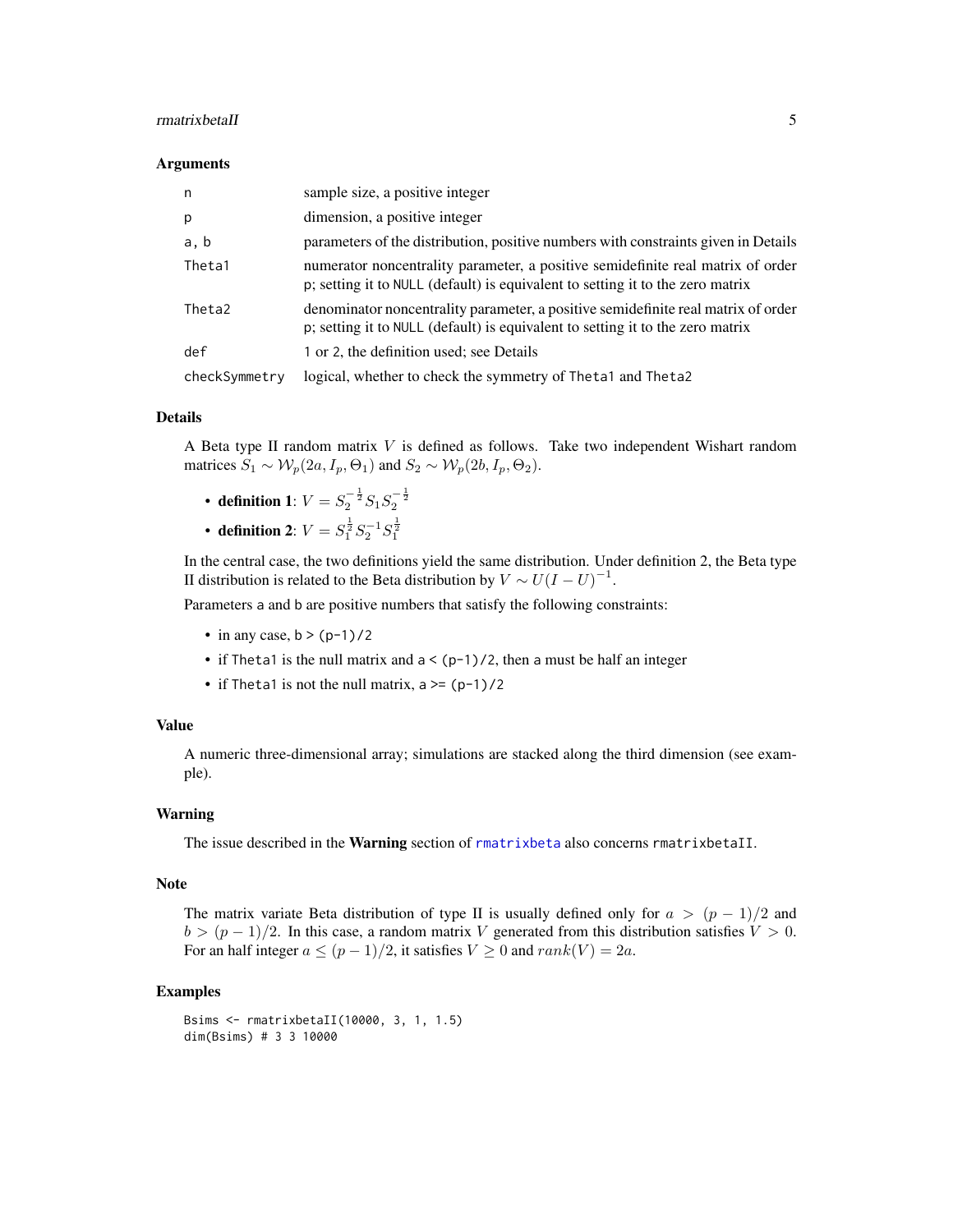<span id="page-5-0"></span>

Samples the matrix variate type II confluent hypergeometric kind two distribution.

#### Usage

```
rmatrixCHIIkind2(n, nu, alpha, beta, theta = 1, p)
```
#### Arguments

| n           | sample size, a positive integer                                                           |
|-------------|-------------------------------------------------------------------------------------------|
| nu          | shape parameter, a positive number; if $nu < (p-1)/2$ , then nu must be a half<br>integer |
| alpha, beta | shape parameters; alpha > $(p-1)/2$ , beta < nu + 1                                       |
| theta       | scale parameter, a positive number                                                        |
| p           | dimension (order of the sampled matrices), an integer greater than or equal to<br>one     |

#### Value

A numeric three-dimensional array; simulations are stacked along the third dimension.

#### References

A. K. Gupta & D. K. Nagar. *Matrix Variate Distributions*. Chapman & Hall/CRC, Boca Raton (2000).

#### Examples

nu <- 5; alpha <- 13; beta <- 4; theta <- 2; p <- 2 sims <- rmatrixCHIIkind2(50000, nu, alpha, beta, theta, p) # simulations of the trace trsims <- apply(sims, 3, function(X) sum(diag(X))) mean(trsims)  $p *$  theta  $*$  nu  $*$  (nu+(p+1)/2-beta) / (alpha+nu+(p+1)/2-beta)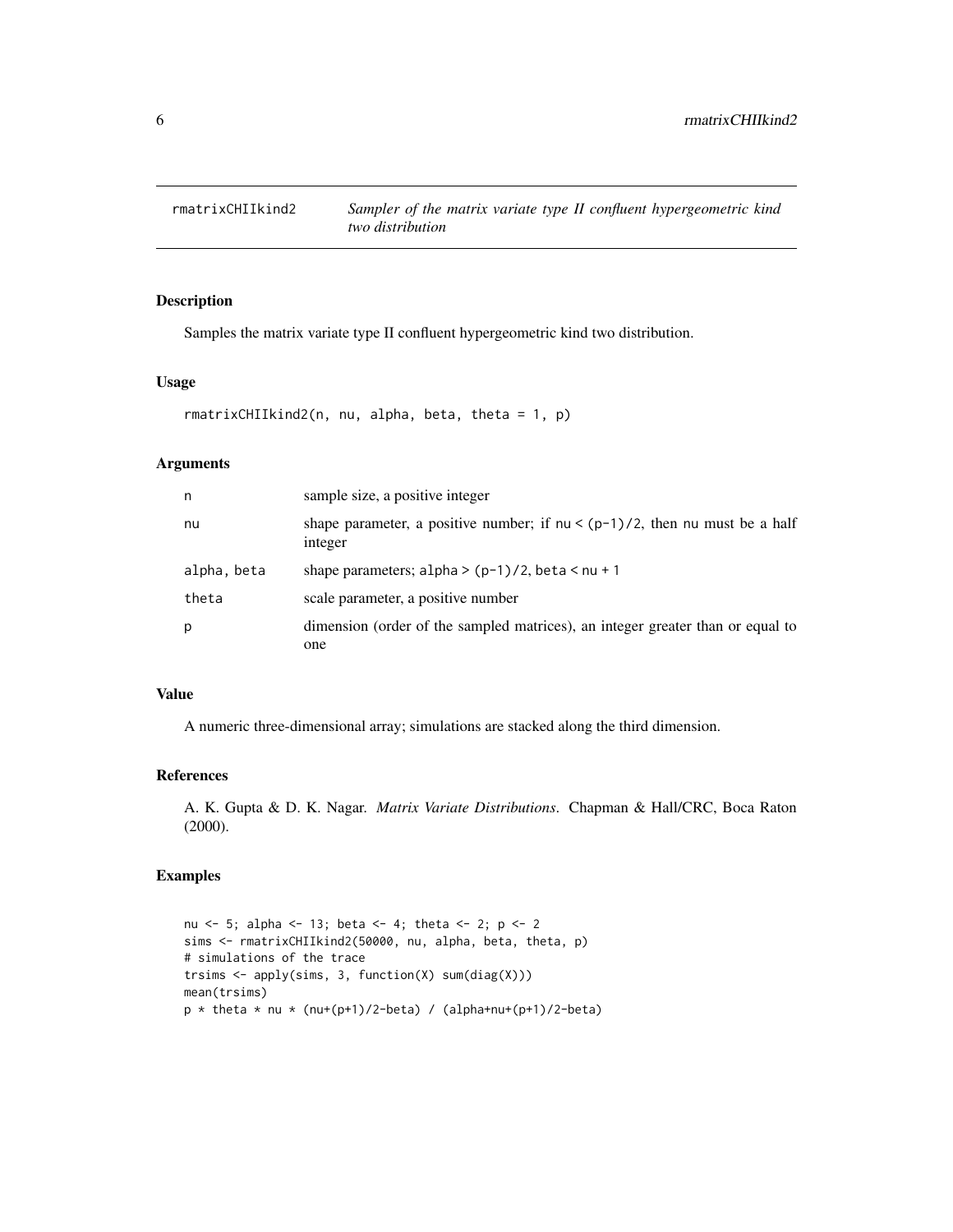<span id="page-6-0"></span>

Samples the matrix variate type I confluent hypergeometric kind two distribution.

#### Usage

```
rmatrixCHIkind2(n, nu, alpha, beta, theta = 1, p)
```
#### Arguments

| n           | sample size, a positive integer                                                           |
|-------------|-------------------------------------------------------------------------------------------|
| nu          | shape parameter, a positive number; if $nu < (p-1)/2$ , then nu must be a half<br>integer |
| alpha, beta | shape parameters; $alpha > nu + (p-1)/2$ , beta $\lt nu + 1$                              |
| theta       | scale parameter, a positive number                                                        |
| p           | dimension (order of the sampled matrices), an integer greater than or equal to<br>one     |

#### Value

A numeric three-dimensional array; simulations are stacked along the third dimension.

#### References

A. K. Gupta & D. K. Nagar. *Matrix Variate Distributions*. Chapman & Hall/CRC, Boca Raton (2000).

#### Examples

nu <- 5; alpha <- 13; beta <- 4; theta <- 2; p <- 2 sims <- rmatrixCHIkind2(50000, nu, alpha, beta, theta, p) # simulations of the trace trsims <- apply(sims, 3, function(X) sum(diag(X))) mean(trsims)  $p *$  theta  $*$  nu  $*$  (nu+(p+1)/2-beta) / (alpha-nu-(p+1)/2)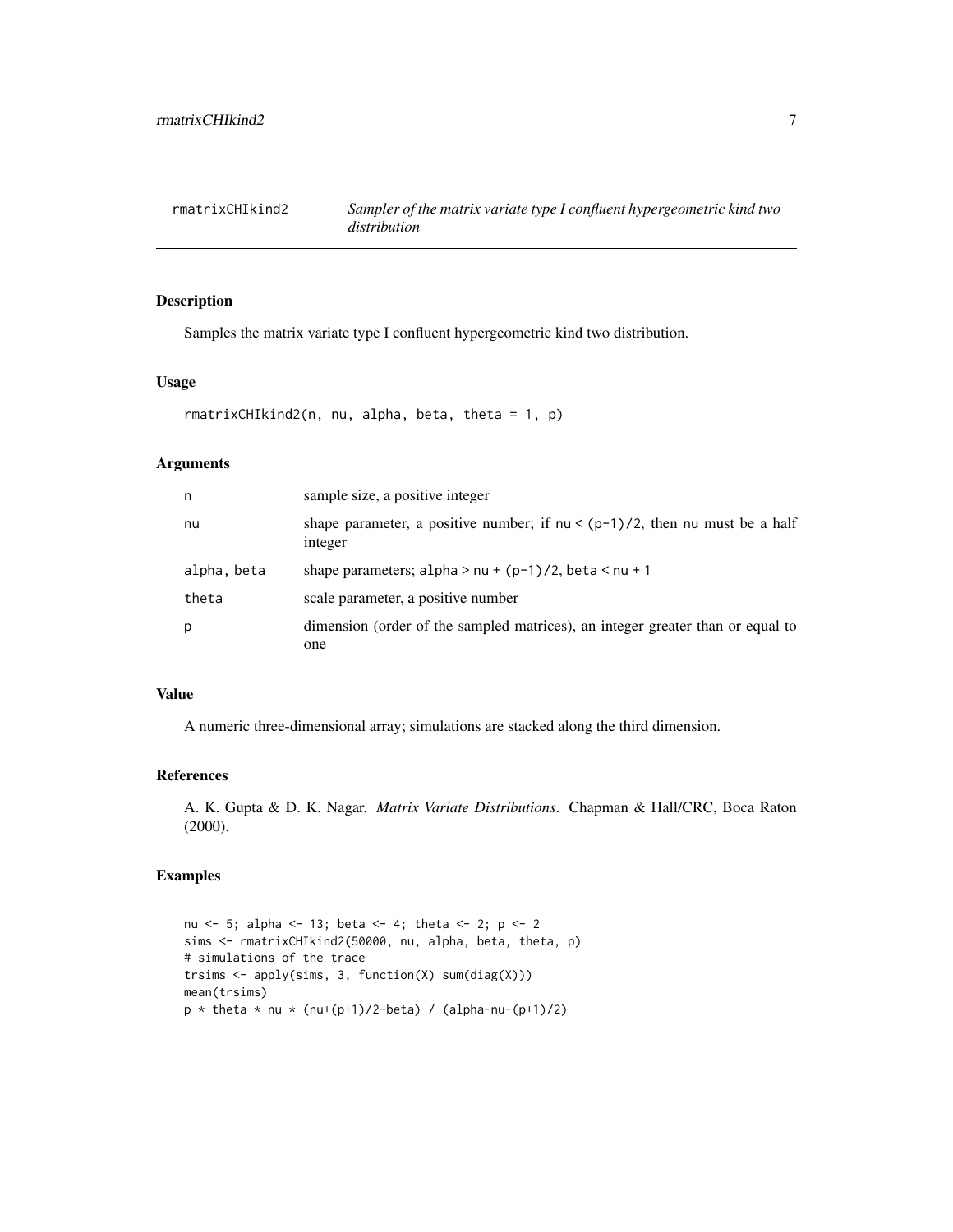<span id="page-7-0"></span>

Samples the matrix variate confluent hypergometric kind one distribution.

#### Usage

```
rmatrixCHkind1(n, nu, alpha, beta, theta = 1, Sigma = NULL, p,
  checkSymmetry = TRUE)
```
#### Arguments

| n             | sample size, a positive integer                                                                                                          |
|---------------|------------------------------------------------------------------------------------------------------------------------------------------|
| nu            | shape parameter, a positive number; if $nu < (p-1)/2$ , where p is the dimension<br>(the order of Sigma), then nu must be a half integer |
| alpha, beta   | shape parameters with the following constraints: $b = a$ or $b > a > nu + (p-1)/2$                                                       |
| theta         | scale parameter, a positive number                                                                                                       |
| Sigma         | scale matrix, a symmetric positive definite matrix, or NULL for the identity matrix<br>of order p                                        |
| p             | if Sigma is NULL, this sets Sigma to the identity matrix of order p; ignored if<br>Sigma is not NULL                                     |
| checkSymmetry | logical, whether to check that Sigma is a symmetric positive definite matrix                                                             |

#### Value

A numeric three-dimensional array; simulations are stacked along the third dimension.

#### Note

For alpha = beta, this is the matrix variate Gamma distribution with parameters nu, theta, Sigma.

#### References

Gupta & al. Properties of Matrix Variate Confluent Hypergeometric Function Distribution. *Journal of Probability and Statistics* vol. 2016, Article ID 2374907, 12 pages, 2016.

```
nu <- 5; alpha <- 10; beta <- 12; theta <- 2; p <- 3; Sigma <- toeplitz(3:1)
CHsims <- rmatrixCHkind1(10000, nu, alpha, beta, theta, Sigma)
# simulations of the trace
sims <- apply(CHsims, 3, function(X) sum(diag(X)))
mean(sims)
theta * nu * (nu-beta+(p+1)/2) / (nu-alpha+(p+1)/2) * sum(diag(Sigma))
```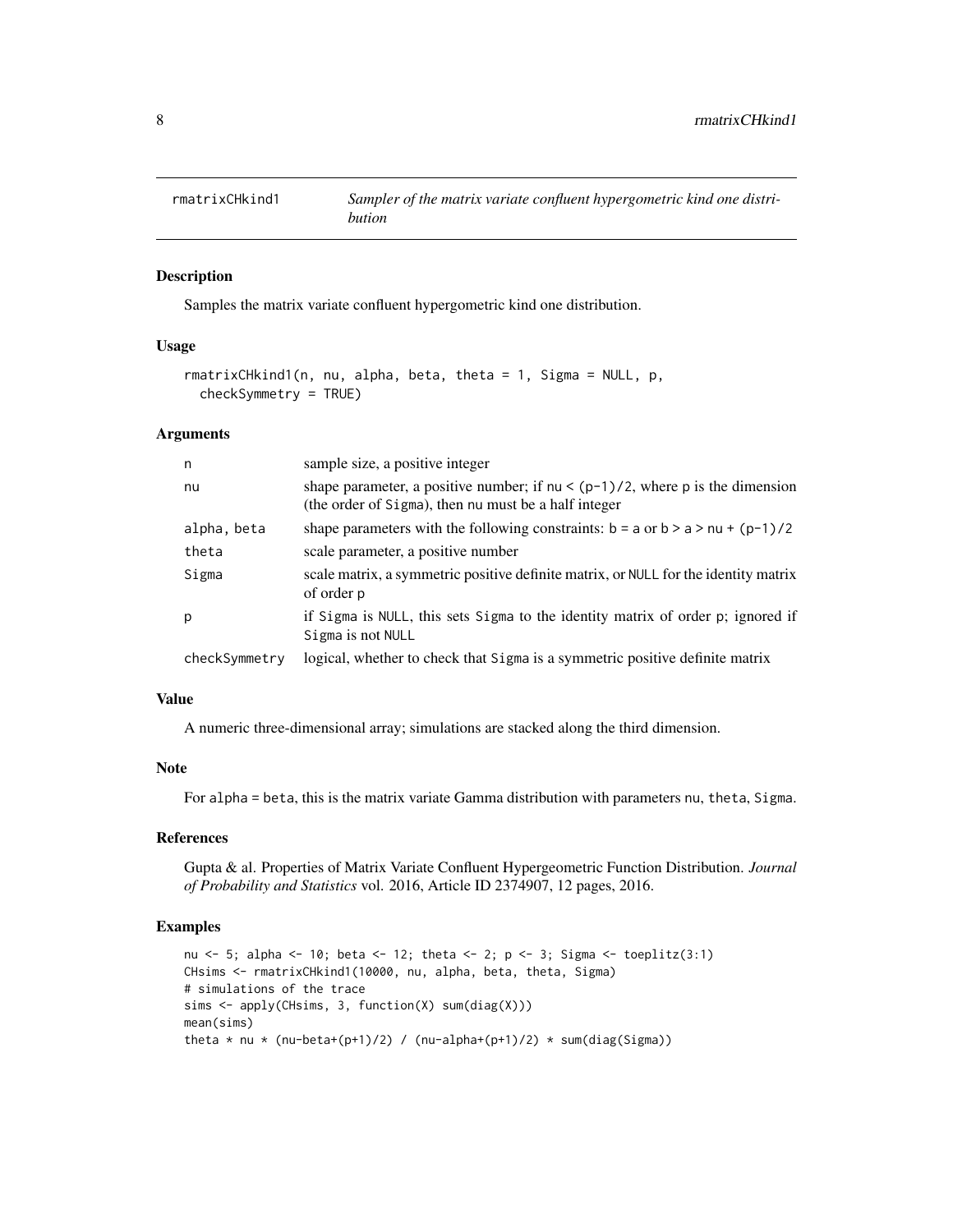<span id="page-8-0"></span>

Samples a matrix Gamma distribution.

#### Usage

rmatrixgamma(n, nu, theta, Sigma = NULL, p, checkSymmetry = TRUE)

#### Arguments

| n             | sample size, a positive integer                                                                                                          |
|---------------|------------------------------------------------------------------------------------------------------------------------------------------|
| nu            | shape parameter, a positive number; if $nu < (p-1)/2$ , where p is the dimension<br>(the order of Sigma), then nu must be a half integer |
| theta         | scale parameter, a positive number                                                                                                       |
| Sigma         | scale matrix, a symmetric positive definite matrix, or NULL for the identity matrix<br>of order p                                        |
| p             | if Sigma is NULL, this sets Sigma to the identity matrix of order p; ignored if<br>Sigma is not NULL                                     |
| checkSymmetry | logical, whether to check that Sigma is a symmetric positive definite matrix                                                             |

#### Details

This is the distribution of  $\frac{\theta}{2}S$  where  $S \sim \mathcal{W}_p(2\nu, \Sigma)$ .

#### Value

A numeric three-dimensional array; simulations are stacked along the third dimension.

#### References

Gupta & al. Properties of Matrix Variate Confluent Hypergeometric Function Distribution. *Journal of Probability and Statistics* vol. 2016, Article ID 2374907, 12 pages, 2016.

```
nu <- 3; theta <- 4; Sigma <- toeplitz(2:1)Gsims <- rmatrixgamma(10000, nu, theta, Sigma)
apply(Gsims, c(1,2), mean) # should be nu * theta * Sigma
nu * theta * Sigma
```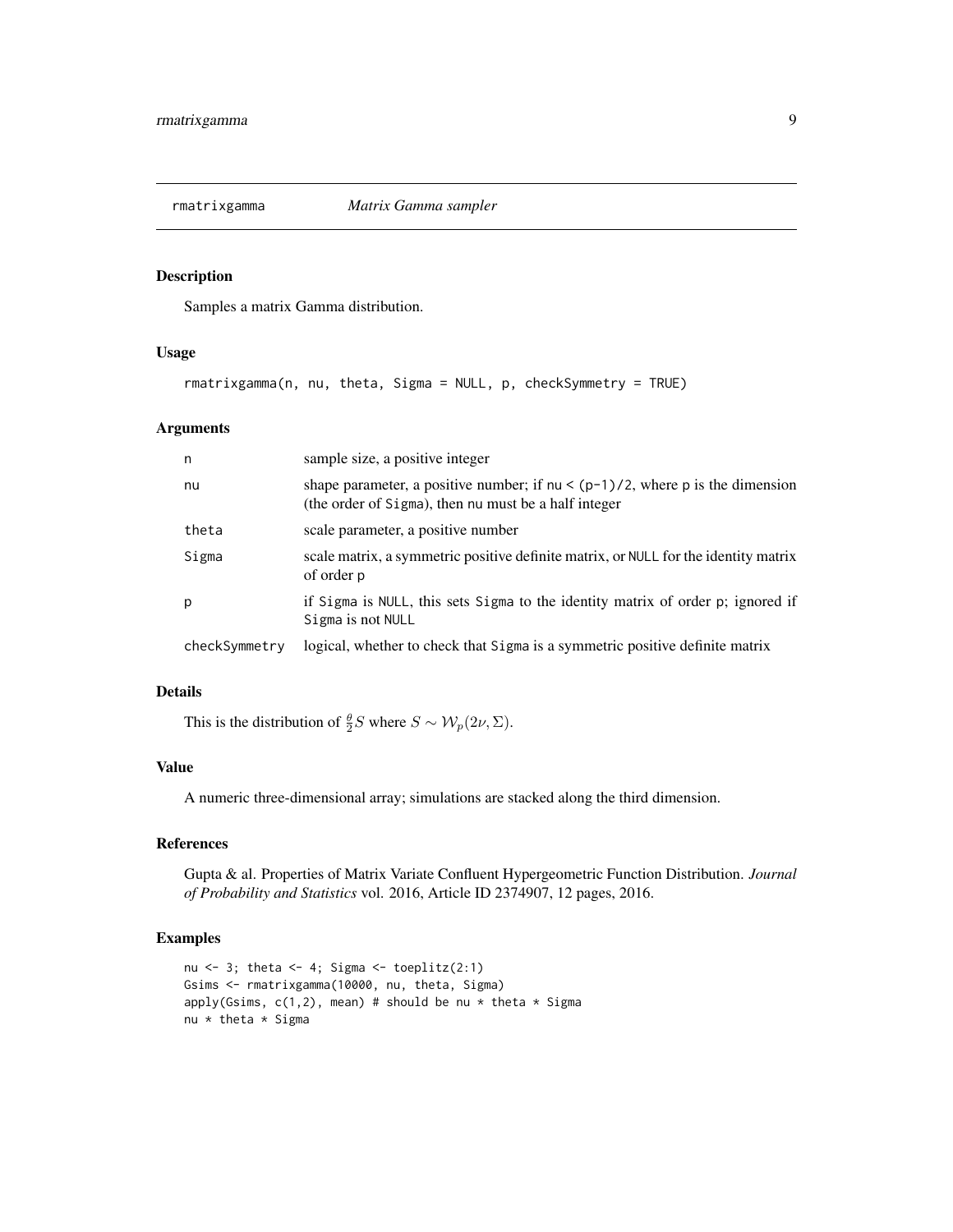<span id="page-9-0"></span>

Samples the matrix inverted-t distribution.

#### Usage

```
rmatrixit(n, nu, M, U, V, checkSymmetry = TRUE, keep = TRUE)
```
#### Arguments

| n.            | sample size, a positive integer                                                        |
|---------------|----------------------------------------------------------------------------------------|
| nu            | degrees of freedom, any positive number or an integer strictly greater than 1-nrow(M)  |
| M             | mean matrix, without constraints                                                       |
| U             | columns covariance matrix, a positive semidefinite matrix of order equal to<br>nrow(M) |
| $\vee$        | rows covariance matrix, a positive semidefinite matrix of order equal to ncol (M)      |
| checkSymmetry | logical, whether to check the symmetry of U and V                                      |
| keep          | logical, whether to return an array with class keep                                    |

#### Value

A numeric three-dimensional array; simulations are stacked along the third dimension (see example).

```
nu <- 0
m \le -2p \le -3M \leftarrow matrix(1, m, p)U <- toeplitz(m:1)
V <- toeplitz(p:1)
ITsims <- rmatrixit(10000, nu, M, U, V)
dim(ITsims) # 2 3 10000
apply(ITsims, 1:2, mean) # approximates M
vecITsims <- t(apply(ITsims, 3, function(X) c(t(X))))
round(cov(vecITsims),2) # approximates 1/(nu+m+p-1) * kronecker(U,V)
```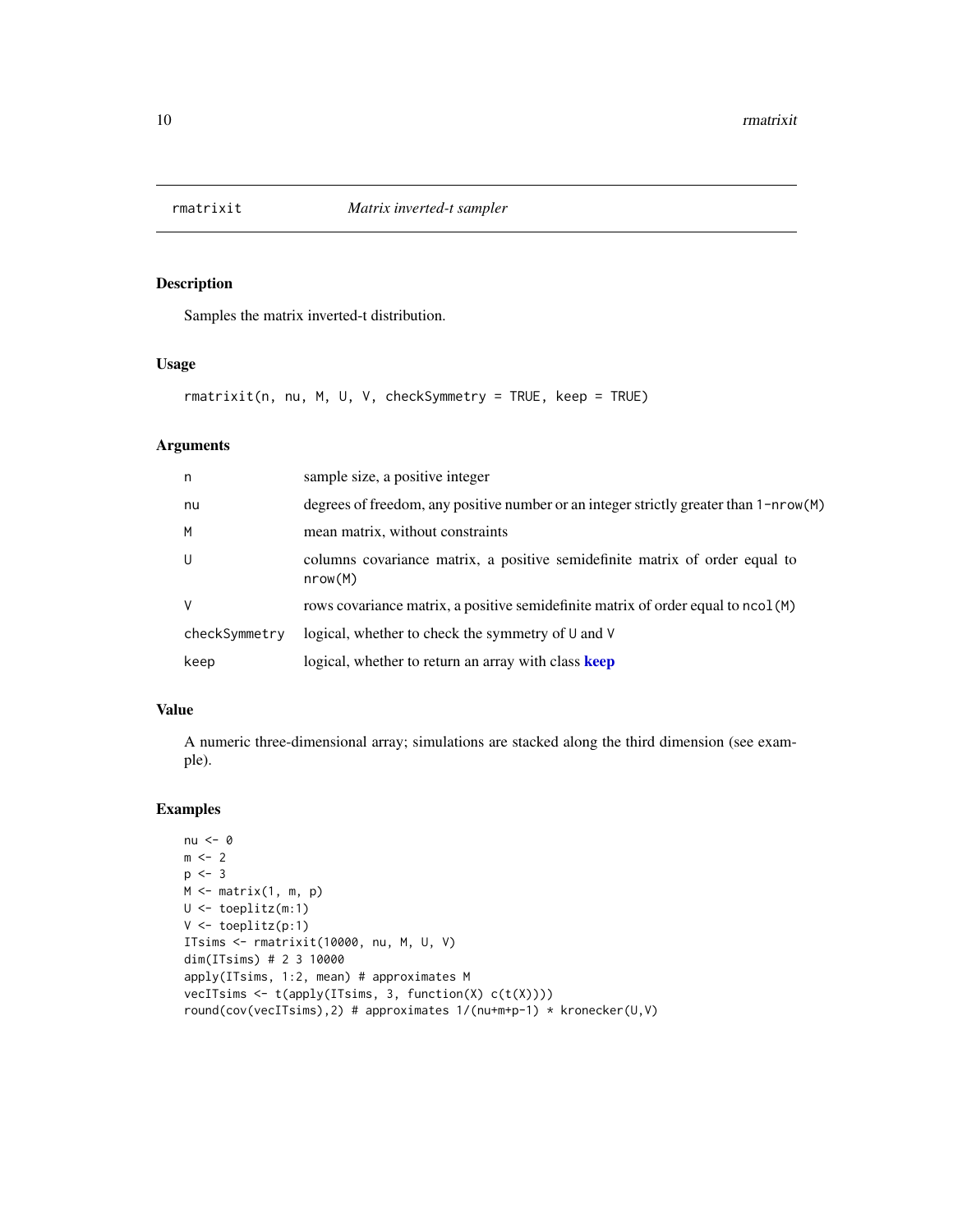<span id="page-10-0"></span>rmatrixnormal *Matrix normal sampler*

#### Description

Samples the matrix normal distribution.

#### Usage

```
rmatrixnormal(n, M, U, V, checkSymmetry = TRUE, keep = TRUE)
```
#### Arguments

| n             | sample size, a positive integer                                                        |
|---------------|----------------------------------------------------------------------------------------|
| M             | mean matrix, without constraints                                                       |
| U             | columns covariance matrix, a positive semidefinite matrix of order equal to<br>nrow(M) |
| $\vee$        | rows covariance matrix, a positive semidefinite matrix of order equal to ncol (M)      |
| checkSymmetry | logical, whether to check the symmetry of U and V                                      |
| keep          | logical, whether to return an array with class keep                                    |

#### Value

A numeric three-dimensional array; simulations are stacked along the third dimension (see example).

```
m \leq -3p \leftarrow 2M \leftarrow matrix(1, m, p)U <- toeplitz(m:1)
V <- toeplitz(p:1)
MNsims <- rmatrixnormal(10000, M, U, V)
dim(MNsims) # 3 2 10000
apply(MNsims, 1:2, mean) # approximates M
vecMNsims <- t(apply(MNsims, 3, function(X) c(t(X))))
round(cov(vecMNsims)) # approximates kronecker(U,V)
```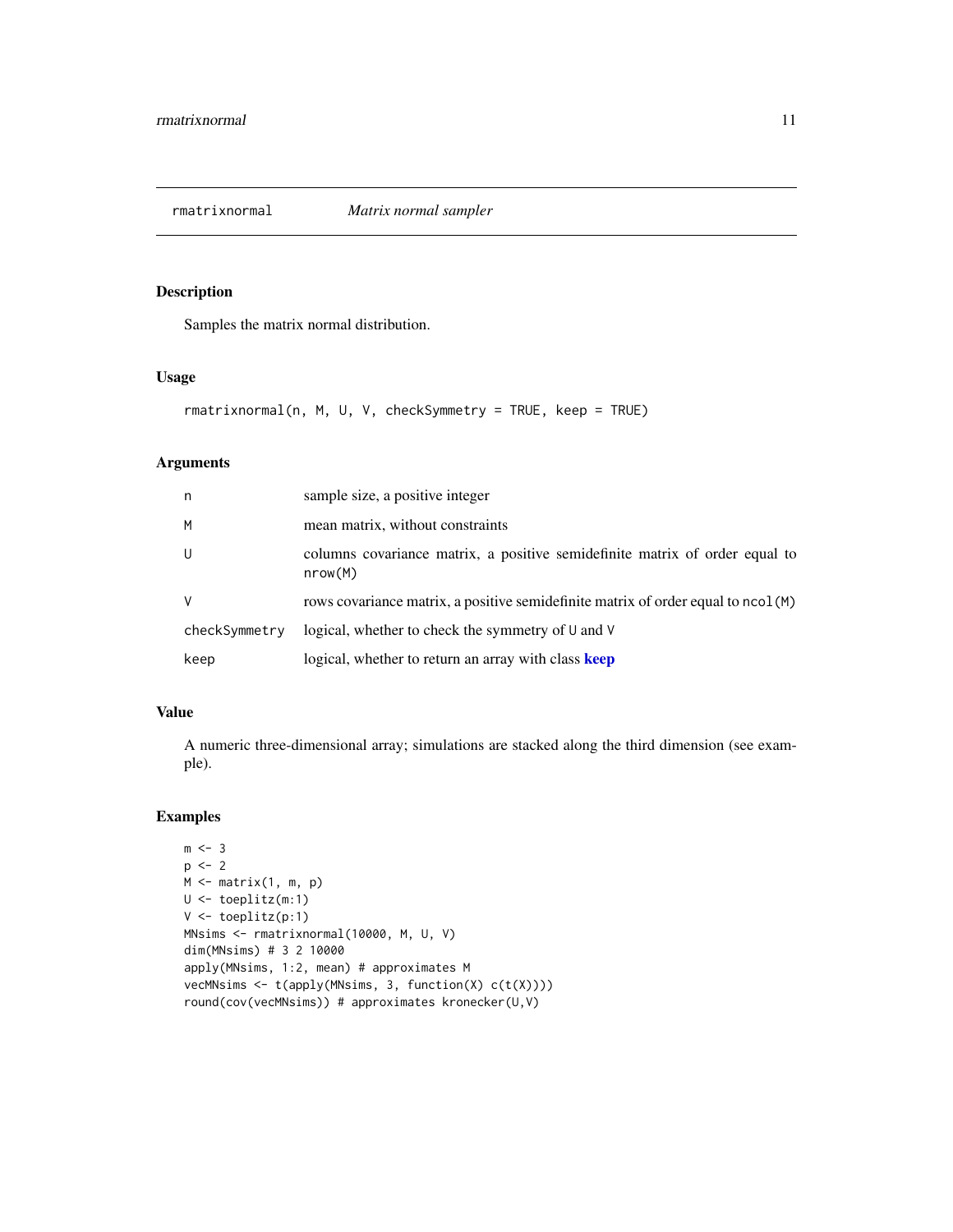<span id="page-11-0"></span>

Samples the matrix t-distribution.

#### Usage

rmatrixt(n, nu, M, U, V, checkSymmetry = TRUE, keep = TRUE)

#### Arguments

| n             | sample size, a positive integer                                                        |
|---------------|----------------------------------------------------------------------------------------|
| nu            | degrees of freedom, a positive number                                                  |
| M             | mean matrix, without constraints                                                       |
| U             | columns covariance matrix, a positive semidefinite matrix of order equal to<br>nrow(M) |
| $\vee$        | rows covariance matrix, a positive semidefinite matrix of order equal to ncol (M)      |
| checkSymmetry | logical, whether to check the symmetry of U and V                                      |
| keep          | logical, whether to return an array with class keep                                    |

#### Value

A numeric three-dimensional array; simulations are stacked along the third dimension (see example).

#### Note

When  $p=1$  and  $V=nu$  or when  $m=1$  and  $U=nu$ , the distribution is the multivariate t-distribution.

```
nu <-4m \leq -2p \le -3M \leq - matrix(1, m, p)
U <- toeplitz(m:1)
V <- toeplitz(p:1)
Tsims <- rmatrixt(10000, nu, M, U, V)
dim(Tsims) # 2 3 10000
apply(Tsims, 1:2, mean) # approximates M
vecTsims <- t(apply(Tsims, 3, function(X) c(t(X))))
round(cov(vecTsims), 1) # approximates 1/(nu-2) * kronecker(U,V)
## the `keep` class is nice when m=1 or p=1:
Tsims \le rmatrixt(2, nu, M=1:3, U=diag(3), V=1)
Tsims[,,1] # dimensions 3 1
```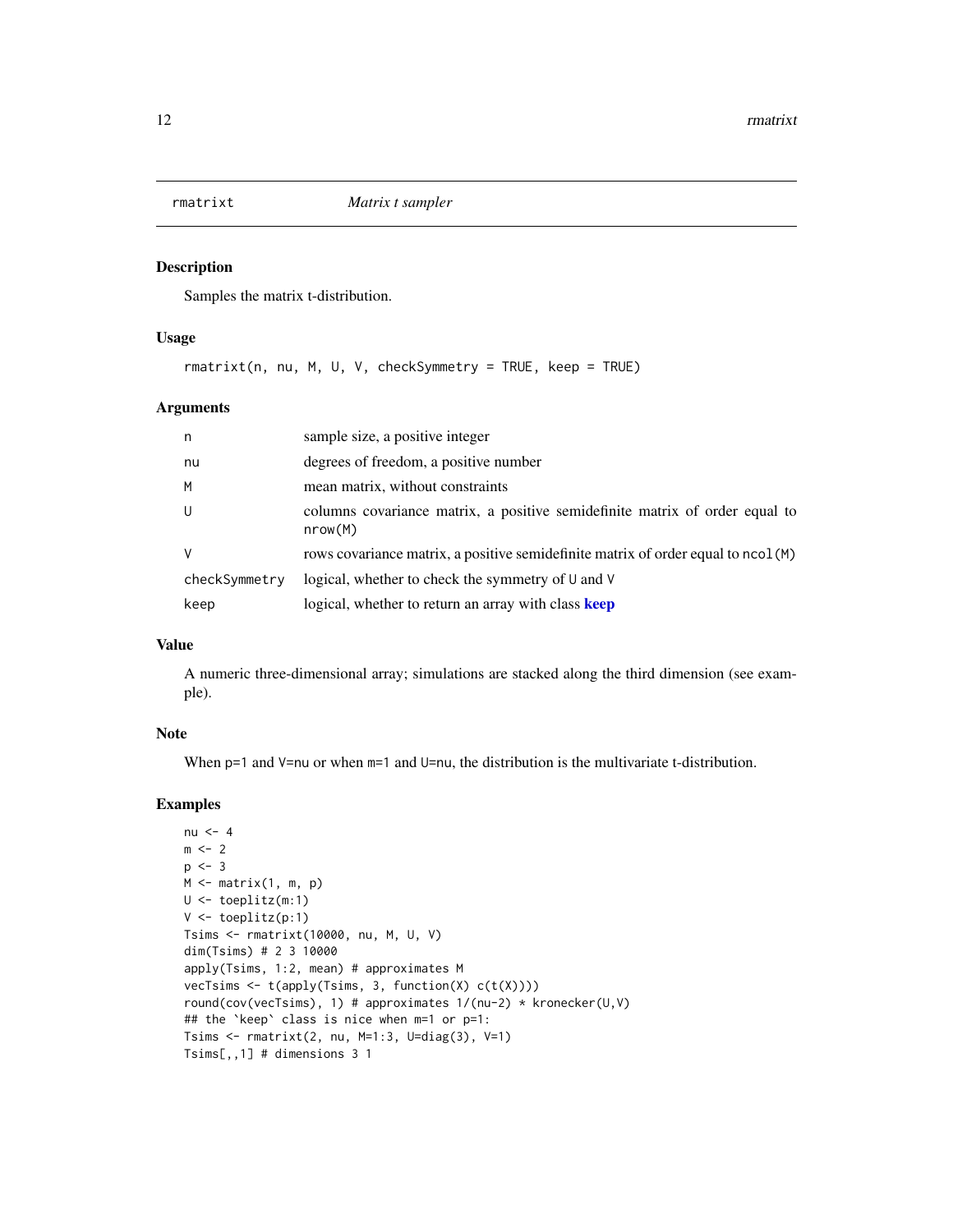#### <span id="page-12-0"></span>rwishart 13

```
# without `keep`, dimensions are lost:
rmatrixt(2, nu, M=1:3, U=diag(3), V=1, keep=FALSE)[,,1]
```
<span id="page-12-1"></span>rwishart *Wishart sampler*

#### Description

Samples a Wishart distribution.

#### Usage

 $rwinhart(n, nu, Sigma, The  $t = NULL$ ,  $epsilon = 0$ ,$ checkSymmetry = TRUE)

#### Arguments

| n             | sample size, a positive integer                                                                                                                                                                                            |
|---------------|----------------------------------------------------------------------------------------------------------------------------------------------------------------------------------------------------------------------------|
| nu            | degrees of freedom, a positive number; if $nu < p-1$ where p is the dimension (the<br>order of Sigma), must be an integer; in the noncentral case (i.e. when Theta is<br>not the null matrix), nu must satisfy nu $>= p-1$ |
| Sigma         | scale matrix, a positive semidefinite real matrix                                                                                                                                                                          |
| Theta         | noncentrality parameter, a positive semidefinite real matrix of same order as<br>Sigma; setting it to NULL (default) is equivalent to setting it to the zero matrix                                                        |
| epsilon       | a number involved in the algorithm only if it positive; its role is to guarantee the<br>invertibility of the sampled matrices; see Details                                                                                 |
| checkSymmetry | logical, whether to check the symmetry of Sigma and Theta                                                                                                                                                                  |

#### Details

The argument epsilon is a threshold whose role is to guarantee that the algorithm samples invertible matrices when  $nu > p-1$  and Sigma is positive definite. The sampled matrices are theoretically invertible under these conditions, but due to numerical issues, they are not always invertible when nu is close to p-1, i.e. when nu-p+1 is small. In this case, the chi-squared distributions involved in the algorithm can generate zero values or values close to zero, yielding the non-invertibility of the sampled matrices. These values are replaced with epsilon if they are smaller than epsilon.

#### Value

A numeric three-dimensional array; simulations are stacked along the third dimension (see example).

#### Note

A sampled Wishart matrix is always positive semidefinite. It is positive definite if  $nu > p-1$  and Sigma is positive definite, in theory (see Details).

In the noncentral case, i.e. when Theta is not null, the Ahdida & Alfonsi algorithm is used if nu is not an integer and p-1 < nu < 2p-1, or if nu = p-1. The simulations are slower in this case.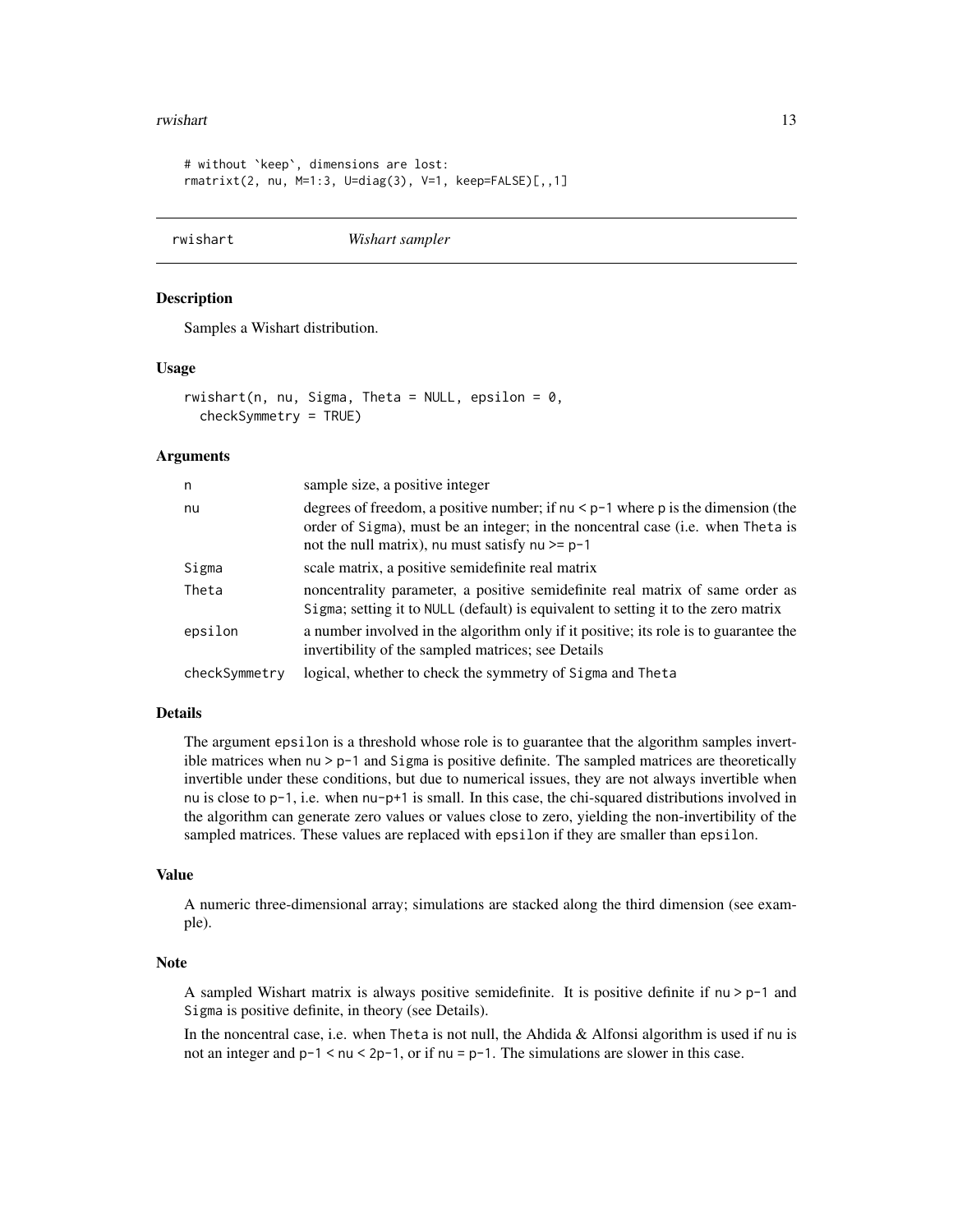#### References

A. Ahdida & A. Alfonsi. Exact and high-order discretization schemes for Wishart processes and their affine extensions. *The Annals of Applied Probability* 23, 2013, 1025-1073.

#### Examples

```
nu <-4p \le -3Sigma <- toeplitz(p:1)
Theta \leftarrow diag(p)
Wsims <- rwishart(10000, nu, Sigma, Theta)
dim(Wsims) # 3 3 10000
apply(Wsims, 1:2, mean) # approximately nu*Sigma+Theta
# the epsilon argument:
Wsims_det <- apply(rwishart(10000, nu=p-1+0.001, Sigma), 3, det)
length(which(Wsims_det < .Machine$double.eps))
Wsims_det <- apply(rwishart(10000, nu=p-1+0.001, Sigma, epsilon=1e-8), 3, det)
length(which(Wsims_det < .Machine$double.eps))
```
rwishart\_chol *Sampling Cholesky factor of a Wishart matrix*

#### Description

Samples the lower triangular Cholesky factor of a Wishart random matrix.

#### Usage

```
r wishart_{chol}(n, nu, Sigma, epsilon = 0)
```
#### Arguments

| n       | sample size, a positive integer                                                                                                            |
|---------|--------------------------------------------------------------------------------------------------------------------------------------------|
| nu      | degrees of freedom, a number strictly greater than $p-1$ , where p is the dimension<br>(the order of Sigma)                                |
| Sigma   | scale matrix, a positive definite real matrix                                                                                              |
| epsilon | a number involved in the algorithm only if it positive; its role is to guarantee the<br>invertibility of the sampled matrices; see Details |

#### Details

The argument epsilon is a threshold whose role is to guarantee that the algorithm samples invertible matrices. The matrices sampled by the algorithm are theoretically invertible. However, because of numerical precision, they are not always invertible when nu is close to p-1, i.e. when nu-p+1 is small. In this case, the simulations of chi-squared distributions involved in the algorithm can generate zero values or values close to zero, yielding the non-invertibility of the sampled matrices. These values are replaced with epsilon if they are smaller than epsilon.

<span id="page-13-0"></span>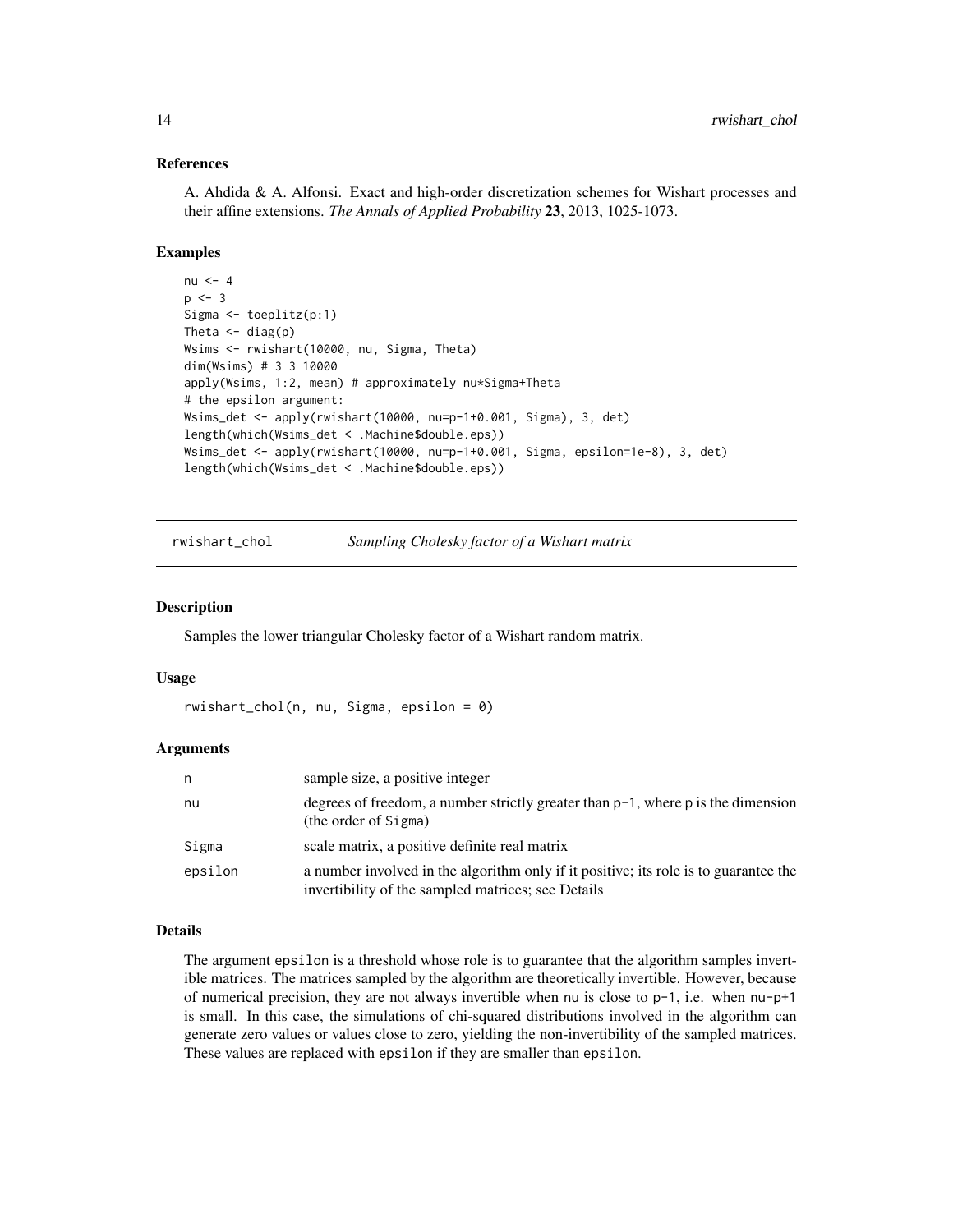rwishart\_chol 15

#### Value

A numeric three-dimensional array; simulations are stacked along the third dimension (see example).

```
nu <-4p \leftarrow 3Sigma <- diag(p)
Wsims <- rwishart_chol(10000, nu, Sigma)
dim(Wsims) # 3 3 10000
Wsims[,,1]
```